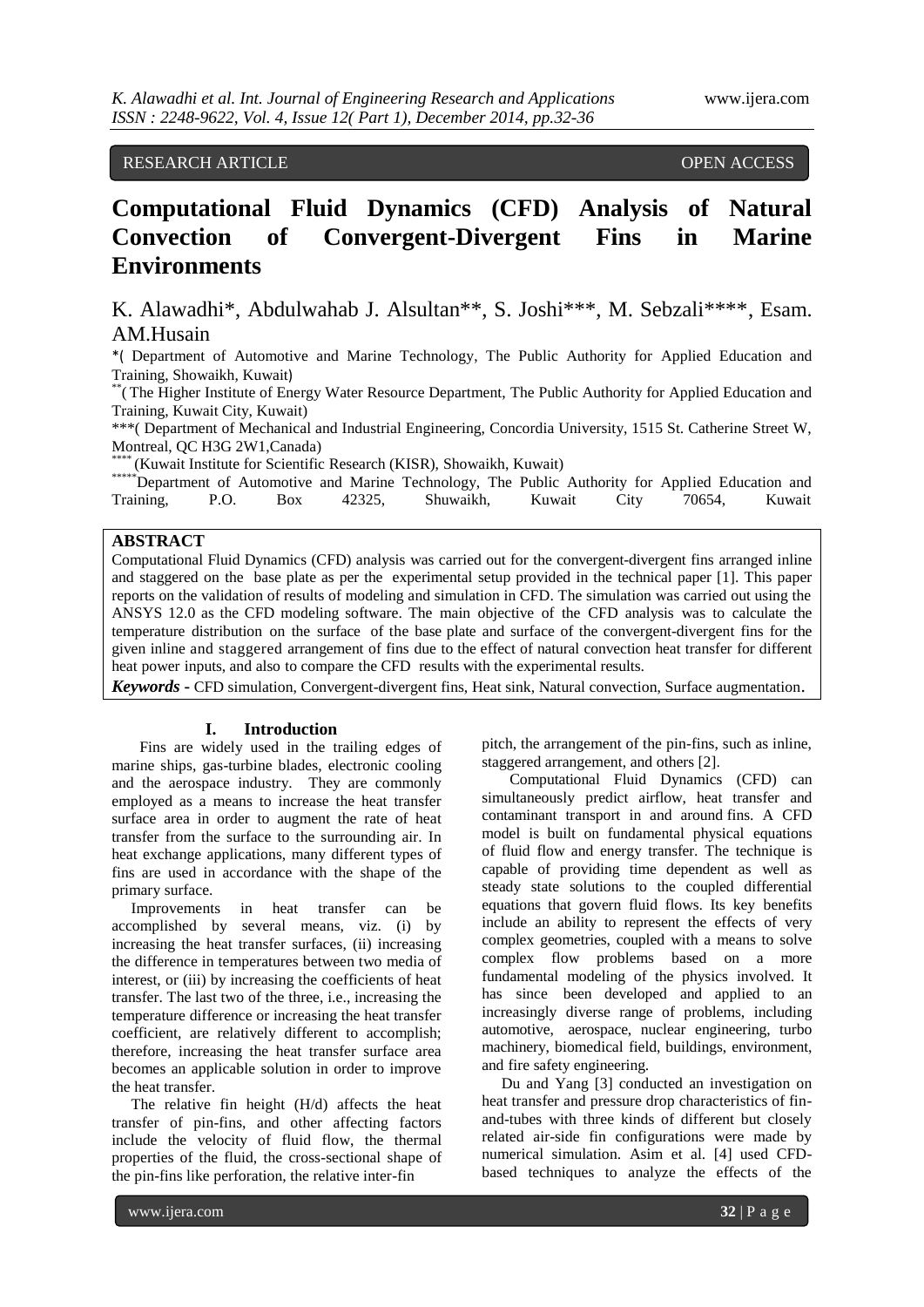number of blades within the stator and rotor of an inhouse built Vertical Axis Marine Current Turbine on the performance output of the turbine. [Sigurdsson](http://0-www.sciencedirect.com.mercury.concordia.ca/science/article/pii/S030626191400172X) et al. [5] presented a novel CFD model for the study of the scavenging process and convective heat transfer in a large two-stroke, low-speed uniflow-scavenged marine diesel engine. Their results showed an effective scavenging and a low convective heat loss in accordance with experimental data for large marine diesel engines.

 As is evident from the above work, a number of assumptions and approximations have been made, both in formulating and constructing a CFD tool as well as in its application to a particular flow problem. Compromises are also often required in order to achieve reasonable run-times. All these factors ultimately influence the reliance which can be placed on the results of CFD simulations. With the help of the CFD technique, engineers can calculate the airflow distributions in and around buildings, and architects can use the resultant information to modify their designs. The CFD technique allows engineers to quickly and inexpensively analyze airflows in and around buildings and the information can help architects to design buildings that can be more effectively ventilated during the summer and the monsoon to achieve better thermal comfort. More information can be found in general books on CFD, e.g. [ 6 - 8 ] .

 When applying a CFD package to undertake a flow and thermal analysis, there are a number of steps involved for completing the CFD process, viz:

- Defining the geometry and domain
- Selecting physical sub-models
- Specifying boundary conditions at the frontiers of the domains including walls, window openings and material properties
- Discretizing the mathematical equations, which includes creating a mesh (which sub-divides the space into small volumes), setting time steps (which divides the time into discrete steps), and selecting numerical sub-models
- Monitoring the iterative solution process
- Analyzing the solution obtained
- Uncertainties that may arise at each of these steps
- Visualizing the obtained solution

#### **II. Governing Equations**

Governing Equations (Navier-Stokes equations) are important in any fluid flow problems. The objective, in this scenario, was to build a mathematical representation of a 3-d model and numerically solve the 3-d Navier-Stokes equations over a discretized flow field, based on the finite volume method. Incompressible N-S equations were used for simulating the air flow movement,

temperature variations, and relative humidity.

 The general conservation of mass equation states that the rate of mass storage within a given control volume, due to density changes, is balanced by the net rate of inflow of mass by convection. In the case of a steady flow situation, the conservation of mass equation states that what flows in must come out [9]. The equation is:

$$
\frac{\partial \rho}{\partial t} + \nabla \rho u = 0 \tag{1}
$$

 where the first term describes the density changes with time and the second term defines the mass convection, and **u** is the vector describing the velocity in the u, v and w directions. The equation for the conservation of momentum is derived by applying Newton's second law of motion, which states that the rate of momentum of a fluid element is equal to the sum of the forces acting on it [9]. The equation is:

$$
\rho\left(\frac{\partial u}{\partial t} + (u.\nabla)u\right) = -\nabla p + \nabla \cdot \tau + \rho g + f \quad (2)
$$

 In this case, the left hand side represents the increase in momentum and inertia forces, while the right hand side comprises the forces acting. These forces include the pressure *p*, the gravity *g*, an external force vector  $f$  (which represents the drag associated with sprinkler droplets that penetrate the control volume) and a measure of the viscous stress tensor  $\tau$  acting on the fluid within the control volume. Among these forces, gravity is most important because it represents the influence of buoyancy on the flow.

 The equation for conservation of energy is the first law of thermodynamics which states that increase in energy of the control volume is equal to the heat added minus the work done by expansion. The conservation of energy is in the form of:

$$
\rho \left( \frac{\partial u}{\partial t} + (u \cdot \nabla) u \right) = -\nabla p + \nabla \cdot \tau + \rho g + f \tag{3}
$$

where  $k_{\text{eff}}$  is the effective thermal conductivity,  $\int_{1}$  is the diffusion flux of species 'j'. The first three terms on the right hand side of the above equation represents energy transfer due to conduction, species diffusion and viscous dissipation respectively, *S* includes the heat of chemical reaction and any other defined volumetric heat sources.

In the above equation:

$$
E = h - \frac{p}{\rho} + \frac{v^2}{2} \qquad (4)
$$

 where sensible enthalpy *h* is defined for ideal gases as:

$$
h = \sum_{j} Y_j h_j \tag{5}
$$

and for incompressible flow as:

www.ijera.com **33** | P a g e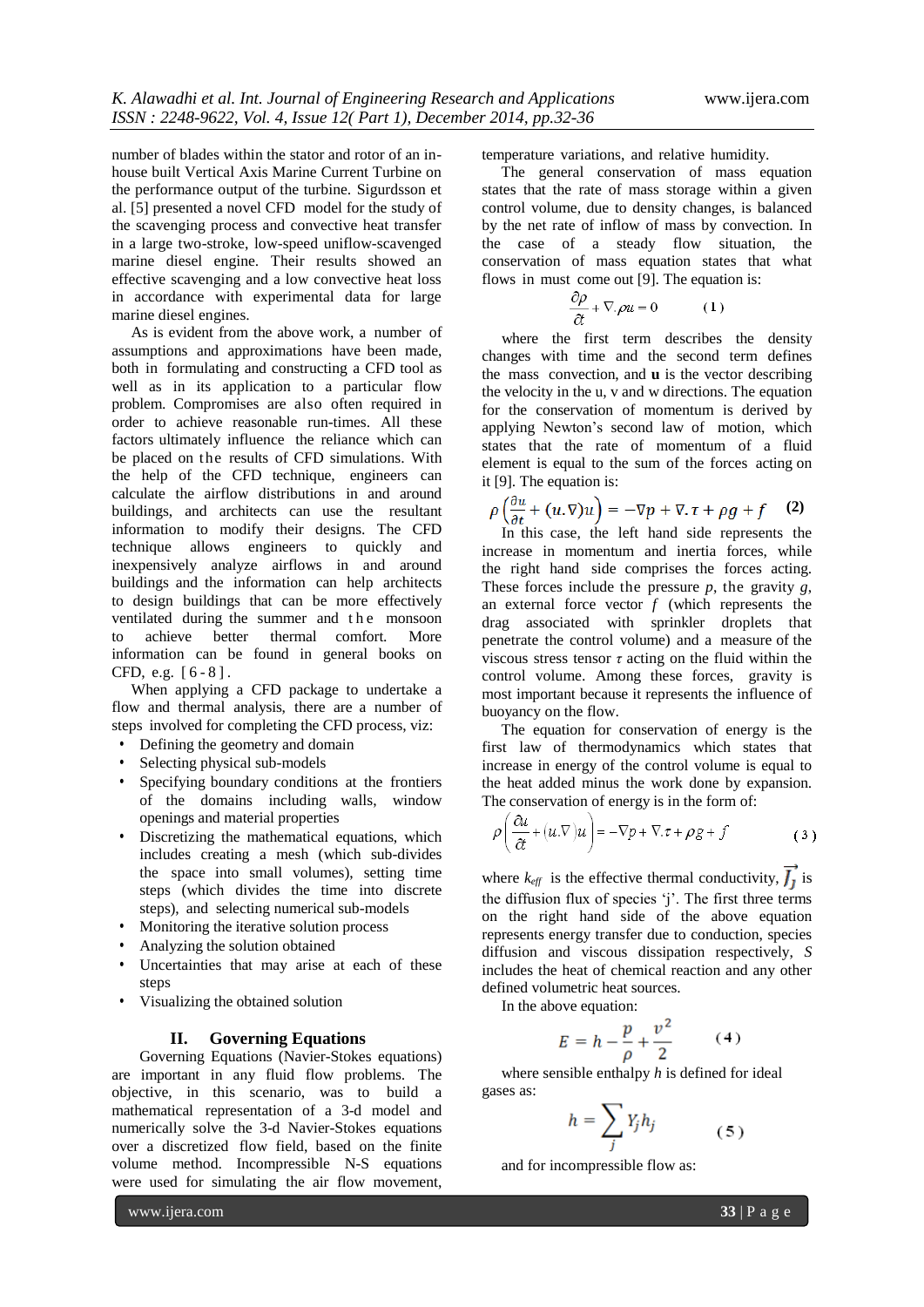$$
h = \sum_i Y_j h_j + \frac{p}{\rho} \qquad (6)
$$

*Y<sup>j</sup>* is the mass function of species *j* and:

$$
h_j = \int_{T_{ref}}^{T} c_{pj} dT \qquad (7)
$$

#### **III. CFD Simulation Modeling, Setup and Boundary Conditions**

The experimental setup consisted of convergent-divergent fins arranged as an inline and staggered arrangement mounted on the base plate located above the heater plate and the other side of t he heater plate having the glass wool insulation to minimize heat loss. This complete setup was sealed in a wooden box, except the fins. The same setup was modeled in the CFD analysis as per the dimensions and details provided in the technical paper [1].

 As per the details in [1], the model for the convergent-divergent fins (inline and staggered arrangement), the 3-d model of the geometry, hexahedral and tetrahedral mesh with mesh sizes of 0.001m to 0.15m were created and a total of 5.9 million mesh cells were obtained. The prepared 3-d model and geometrical information with mesh is shown in Figs. 1 and 2. The boundary conditions and material property details are shown in Table 1.



Fig. 1 (A) 2-d top view of Convergent-Divergent Fins, (B) side view of Convergent-Divergent Fins, (C ) zoomed view of Convergent-Divergent Fins all (inline arrangement)



Fig. 2 (A) 2-d top view of Convergent-Divergent Fins, (B) side view of Convergent-Divergent Fins, (C) zoomed view of Convergent-Divergent Fins all (staggered arrangement)

Table 1 Boundary Conditions and Material Properties

|               | <b>Boundary Conditions and Material Properties</b> |            |                 |                                    |                             |  |  |
|---------------|----------------------------------------------------|------------|-----------------|------------------------------------|-----------------------------|--|--|
|               |                                                    | Material   | Properties      |                                    |                             |  |  |
| S.<br>No      | Components                                         |            | Density<br>Kg/m | Thermal<br>Conductivity<br>$W/m-K$ | Specific<br>Heat J/kg-<br>K |  |  |
|               | Heater, Fins,<br><b>Base Plate</b>                 | Aluminium  | 2770            | 237                                | 896                         |  |  |
| 2             | Insulation                                         | Glass Wool | 15              | 0.04                               | 670                         |  |  |
| $\mathcal{R}$ | Wooden Box                                         | King Wood  | 550             | 0.13                               | 2000                        |  |  |
| 4             | Ambient Temperature $20^{\circ}$ C                 |            |                 |                                    |                             |  |  |
| 5             | Air velocity 0.05 m/s                              |            |                 |                                    |                             |  |  |

 As per the boundary conditions, geometry information and material properties mentioned in Table 1, the CFD analysis for the inline and staggered arrangement was carried out for 8 different power inputs of heater plate, as shown in Table 2, to see the temperature distribution on the base plate and fins surfaces due to effect of natural convection.

| S. No | Heater<br>Power (in<br>W | Heater Heat Flux (in $W/m^2$ ) for<br>200mm x 200mm heater size |
|-------|--------------------------|-----------------------------------------------------------------|
|       | 10                       | 250                                                             |
| 2     | 20                       | 500                                                             |
| 3     | 30                       | 750                                                             |
|       | 50                       | 1250                                                            |
| 5     | 70                       | 1750                                                            |
| 6     | 90                       | 2250                                                            |
|       | 110                      | 2750                                                            |
| 8     | 130                      | 3250                                                            |

#### **IV. Results and Discussion**

4.1 CFD simulation for inline arrangement Fig. 3 below shows the temperature contour at the base plate, wooden box and fins from the isometric view of the Convergent-Divergent Fins (inline arrangement) for different types of heat flux. Fig. 4 shows the temperature plot for the base plate and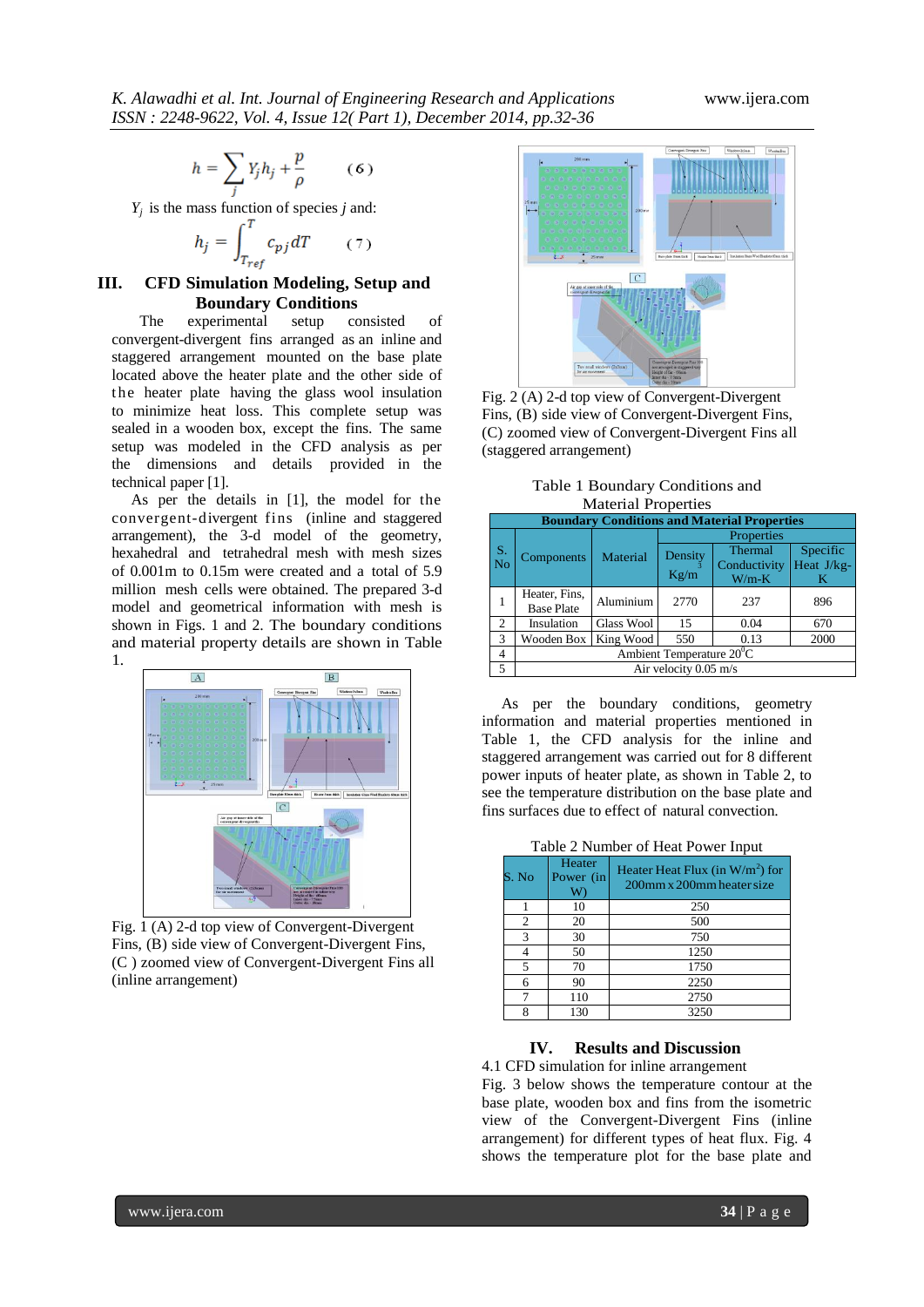

box and fins from the isometric view of the Convergent-Divergent Fins (inline arrangement) for different types of heat flux



Fig. 4 Plot of temperature for base plate and fins in Convergent-Divergent Fins (inline arrangement)

 As is evident from the plot shown in Fig. 4, the average fin temperature matches the average base plate temperature quite closely at lower values of heat flux, but drops below that of the base plate at higher flux values. This is the expected result because the amount of heat lost would increase with the increasing values of heat flux. Table 3 shows the comparison between numerical values of the average base plate temperature and the average fin surface temperature.

Table 3 Inline Arrangement CFD Results

| in Watts | HeatPower Heat Flux in<br>W/m <sup>2</sup> | Average Base<br>Plate<br>$^{0}C$<br>Temperature<br>$(in$ $CFD)$ | <b>Average Fins Surface</b><br>Temperature <sup>o</sup> C<br>$(in$ $CFD)$ |  |  |  |
|----------|--------------------------------------------|-----------------------------------------------------------------|---------------------------------------------------------------------------|--|--|--|
| 10       | 250                                        | 25.74                                                           | 25.47                                                                     |  |  |  |

| 20  | 500  | 32.40 | 31.81 |
|-----|------|-------|-------|
| 30  | 750  | 38.57 | 37.64 |
| 50  | 1250 | 47.88 | 46.36 |
| 70  | 1750 | 56.21 | 54.12 |
| 90  | 2250 | 64.03 | 61.37 |
| 110 | 2750 | 71.48 | 68.26 |
| 130 | 3250 | 78.53 | 74.75 |

 The base plate temperatures obtained in CFD analysis and experiments for inline arrangement were shown and are compared in Table 4 below.

Table4Comparison of CFD and Experimental Results

| -------                   |                                    |                                                                     |                                                                       |                                                                       |  |  |
|---------------------------|------------------------------------|---------------------------------------------------------------------|-----------------------------------------------------------------------|-----------------------------------------------------------------------|--|--|
| Heat<br>Power in<br>Watts | Heat<br>Fluxin<br>W/m <sup>2</sup> | <b>AverageBase</b><br>Plate<br>Temperature in<br>${}^{0}C$ (in CFD) | Average Base<br>Plate<br>Temperature in<br>$^{0}C$ (in<br>Experiment) | Temperature<br>Difference in <sup>O</sup> C<br>$(CFD-$<br>Experiment) |  |  |
| 10                        | 250                                | 25.74                                                               | 26.5                                                                  | $-0.76$                                                               |  |  |
| 20                        | 500                                | 32.40                                                               | 30.0                                                                  | 2.40                                                                  |  |  |
| 30                        | 750                                | 38.57                                                               | 33.5                                                                  | 5.07                                                                  |  |  |
| 50                        | 1250                               | 47.88                                                               | 40.5                                                                  | 7.38                                                                  |  |  |
| 70                        | 1750                               | 56.21                                                               | 47.0                                                                  | 9.21                                                                  |  |  |
| 90                        | 2250                               | 64.03                                                               | 52.5                                                                  | 11.53                                                                 |  |  |
| 110                       | 2750                               | 71.48                                                               | 57.0                                                                  | 14.48                                                                 |  |  |
| 130                       | 3250                               | 78.53                                                               | 61.5                                                                  | 17.03                                                                 |  |  |

4.2 CFD simulationresults for staggered arrangement Fig. 5 below shows the temperature contour at the base plate, wooden box and fins from the isometric view of the Convergent-Divergent Fins (inline arrangement) for different types of heat flux. Fig. 6 shows the temperature plot for the base plate and fins in Convergent-Divergent Fins (staggered arrangement).



Fig. 5 Temperature contour at the base plate, wooden box and fins from the isometric view of the

www.ijera.com **35** | P a g e